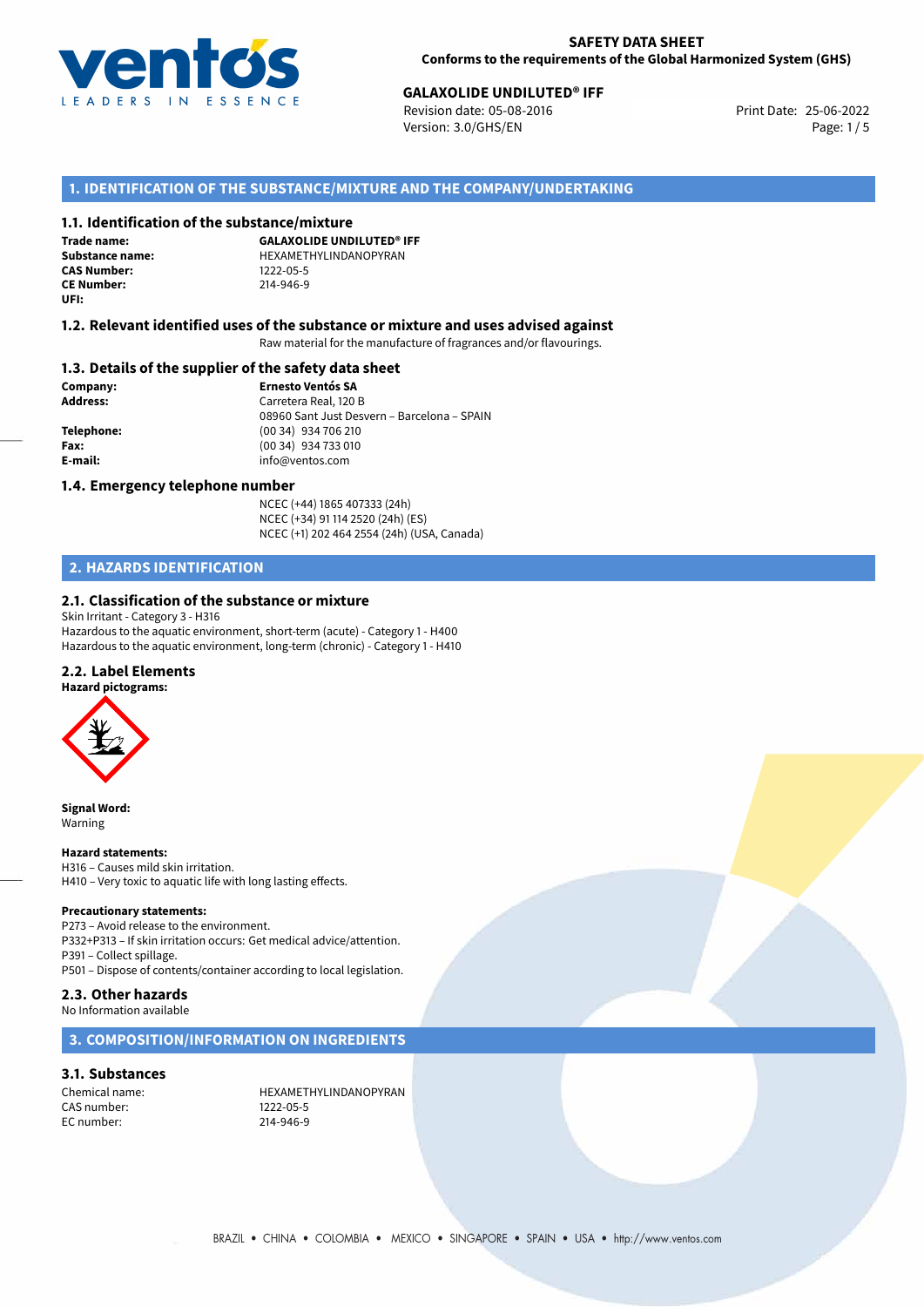

## **SAFETY DATA SHEET Conforms to the requirements of the Global Harmonized System (GHS)**

# **GALAXOLIDE UNDILUTED® IFF**<br>
Revision date: 05-08-2016<br> **Print Date: 25-06-2022**

Revision date: 05-08-2016 Version: 3.0/GHS/EN Page: 2 / 5

#### **Hazardous constituents:**

| <b>Chemical Name</b>  | % (w/w)   | <b>CAS No</b><br><b>EC No</b> | <b>Classification according to GHS</b>                                                                                                                                                             |
|-----------------------|-----------|-------------------------------|----------------------------------------------------------------------------------------------------------------------------------------------------------------------------------------------------|
| HEXAMETHYLINDANOPYRAN | $\geq$ 50 | 1222-05-5<br>214-946-9        | Skin Irritant - Category 3 - H316<br>Hazardous to the aquatic environment, short-term (acute) - Category 1 - H400<br>Hazardous to the aquatic environment, long-term (chronic) - Category 1 - H410 |

[See the full text of the hazard statements in section 16.](#page-4-0)

#### **3.2. Mixtures**

Not applicable.

## **4. FIRST-AID MEASURES**

## **4.1. Description of necessary first aid measures**

| Ingestion:    | Rinse mouth with water.                                                                                               |  |  |
|---------------|-----------------------------------------------------------------------------------------------------------------------|--|--|
|               | Obtain medical advice.                                                                                                |  |  |
|               | Keep at rest. Do not induce vomiting.                                                                                 |  |  |
| Eye contact:  | In case of contact with eyes, rinse immediately with plenty of water for at least 15 minutes and seek medical advice. |  |  |
| Inhalation:   | Remove person to fresh air and keep at rest.                                                                          |  |  |
|               | Seek immediate medical advice.                                                                                        |  |  |
| Skin contact: | Take off immediately all contaminated clothing.                                                                       |  |  |
|               | Thoroughly wash affected skin with soap and water.                                                                    |  |  |
|               | Seek medical attention if symptoms persist.                                                                           |  |  |

## **4.2. Most important symptoms and effects, both acute and delayed**

No information available.

## **4.3. Indication of any immediate medical attention and special treatment needed**

No information available.

## **5. FIRE-FIGHTING MEASURES**

#### **5.1. Extinguishing Media**

Water spray, carbon dioxide, dry chemical powder or appropriate foam. For safety reasons do not use full water jet.

#### **5.2. Special hazards arising from the substance or mixture**

Known or Anticipated Hazardous Products of Combustion: Emits toxic fumes under fire conditions.

#### **5.3. Advice for firefighters**

High temperatures can lead to high pressures inside closed containers. Avoid inhalation of vapors that are created. Use appropriate respiratory protection. Do not allow spillage of fire to be poured into drains or watercourses. Wear self-contained breathing apparatus and protective clothing.

## **6. ACCIDENTAL RELEASE MEASURES**

#### **6.1. Personal precautions, protective equipment and emergency procedures**

Evacuate surronding areas. Ensure adequate ventilation. Keep unnecessary and unprotected personnel from entering. Do not breathe vapor/spray. Avoid contact with skin and eyes. Information regarding personal protective measures: see section 8.

#### **6.2. Environmental precautions**

To avoid possible contamination of the environment, do not discharge into any drains, surface waters or groundwaters.

#### **6.3. Methods and materials for containment and cleaning up**

Cover with an inert, inorganic, non-combustible absorbent material (e.g. dry-lime, sand, soda ash). Place in covered containers using non-sparking tools and transport outdoors. Avoid open flames or sources of ignition (e.g. pilot lights on gas hot water heater). Ventilate area and wash spill site after material pickup is complete.

#### **6.4. Reference to other sections**

Information regarding exposure controls, personal protection and disposal considerations can be found in sections 8 and 13.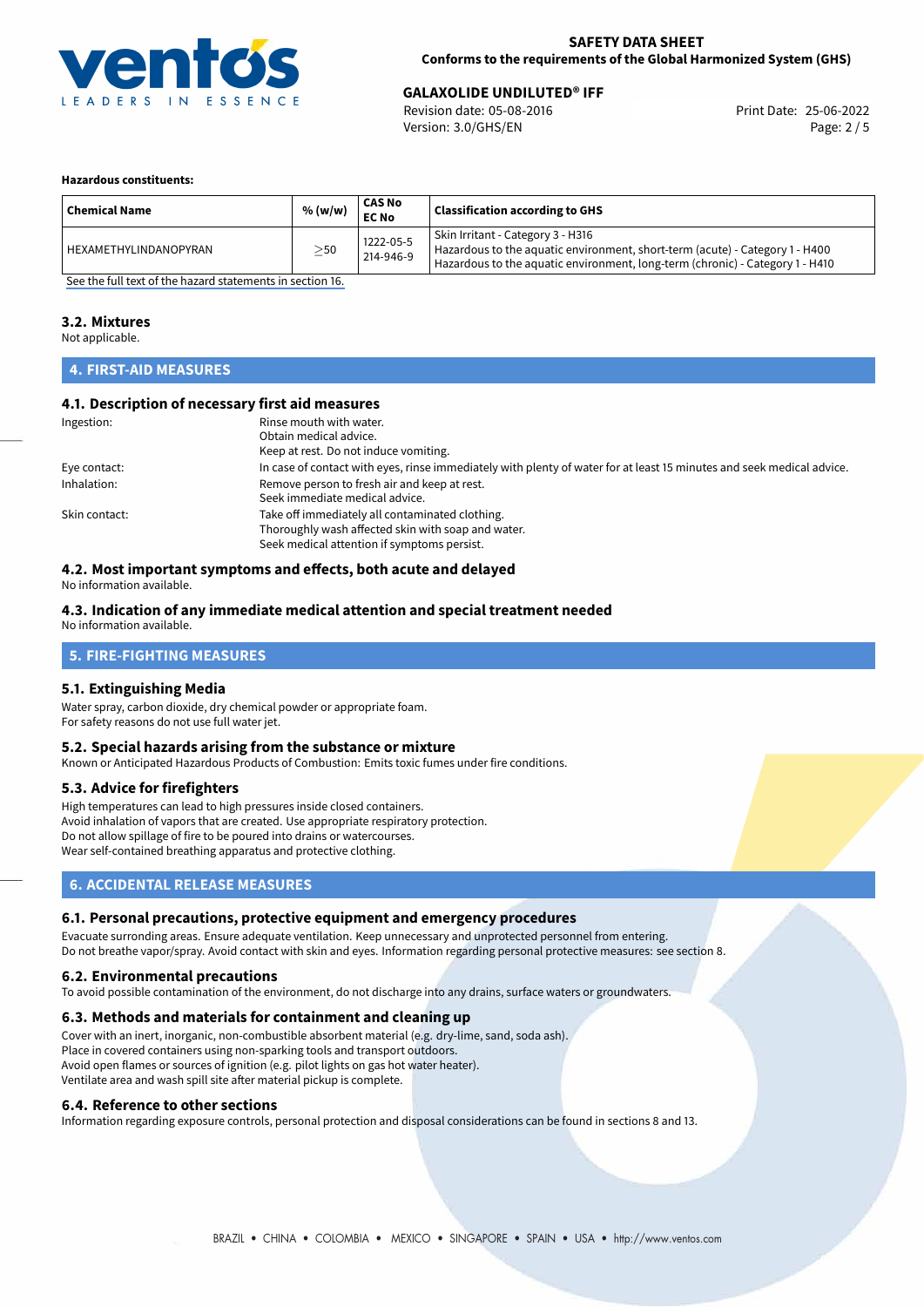

# **GALAXOLIDE UNDILUTED<sup>®</sup> IFF<br>
Revision date: 05-08-2016 CONDITY Revision date: 25-06-2022**

Revision date: 05-08-2016 Version: 3.0/GHS/EN Page: 3 / 5

## **7. HANDLING AND STORAGE**

## **7.1. Precautions for safe handling**

Do not store or handle this material near food or drinking water. Do not smoke. Avoid contact with the eyes, skin and clothing. Wear protective clothing and use glasses. Observe the rules of safety and hygiene at work. Keep in the original container or an alternative made from a compatible material.

# **7.2. Conditions for safe storage, including any incompatibilities**

Store in tightly closed and preferably full containers in a cool, dry and ventilated area, protected from light. Keep away from sources of ignition (e.g. hot surfaces, sparks, flame and static discharges). Keep away from incompatible materials (see section 10).

## **7.3. Specific end use(s)**

No information available.

**8. EXPOSURE CONTROLS AND PERSONAL PROTECTION**

#### **8.1. Control parameters**

Components with occupational exposure limits: None known.

#### **8.2. Exposure controls**

Measures should be taken to prevent materials from being splashed into the body. Provide adequate ventilation, according to the conditions of use. Use a mechanical exhaust if required.

#### **8.3. Individual protection measures, such as personal protective equipment**

| Eye/Face protection:             | Chemical safety goggles are recommended. Wash contaminated goggles before reuse.                                                            |
|----------------------------------|---------------------------------------------------------------------------------------------------------------------------------------------|
| Hand Protection:                 | Chemical-resistant gloves are recommended. Wash contaminated gloves before reuse.                                                           |
| Body protection:                 | Personal protective equipment for the body should be selected based on the task being performed and the risks<br>involved.                  |
| Respiratory Protection:          | In case of insufficient ventilation, use suitable respiratory equipment.                                                                    |
| Environmental exposure controls: | Emissions from ventilation or process equipment should be checked to ensure they comply with environmental<br>protection legislation.       |
|                                  | In some cases, filters or engineering modifications to the process equipment will be necessary to reduce emissions to<br>acceptable levels. |
|                                  |                                                                                                                                             |

## **9. PHYSICAL AND CHEMICAL PROPERTIES**

## **9.1. Information on basic physical and chemical properties**

| Appearance:                            | Liquid                    |
|----------------------------------------|---------------------------|
| Colour:                                | Conforms to standard      |
| Odour:                                 | Conforms to standard      |
| Odour theshold:                        | Not determined            |
| pH:                                    | Not determined            |
| Melting point/freezing point:          | $CA. 0-25$ <sup>o</sup> C |
| Boling point/boiling range (°C):       | Not determined            |
| Flash point:                           | 144 °C                    |
| Evaporation rate:                      | Not determined            |
| Flammability:                          | Not determined            |
| Lower flammability/Explosive limit:    | Not determined            |
| Upper flammability/Explosive limit:    | Not determined            |
| Vapour pressure:                       | Not determined            |
| Vapour Density:                        | Not determined            |
| Density:                               | $0,995-1,01$ g/mL (20°C)  |
| Relative density:                      | $0,995 - 1,01$ (20°C)     |
| Water solubility:                      | Not determined            |
| Solubility in other solvents:          | SOLUBLE IN ETHANOL        |
| Partition coefficient n-octanol/water: | Not determined            |
| Auto-ignition temperature:             | Not determined            |
| Decomposition temperature:             | Not determined            |
| Viscosity, dynamic:                    | Not determined            |
| Viscosity, kinematic:                  | Not determined            |
| Explosive properties:                  | Not determined            |
| Oxidising properties:                  | <b>NONE EXPECTED</b>      |
|                                        |                           |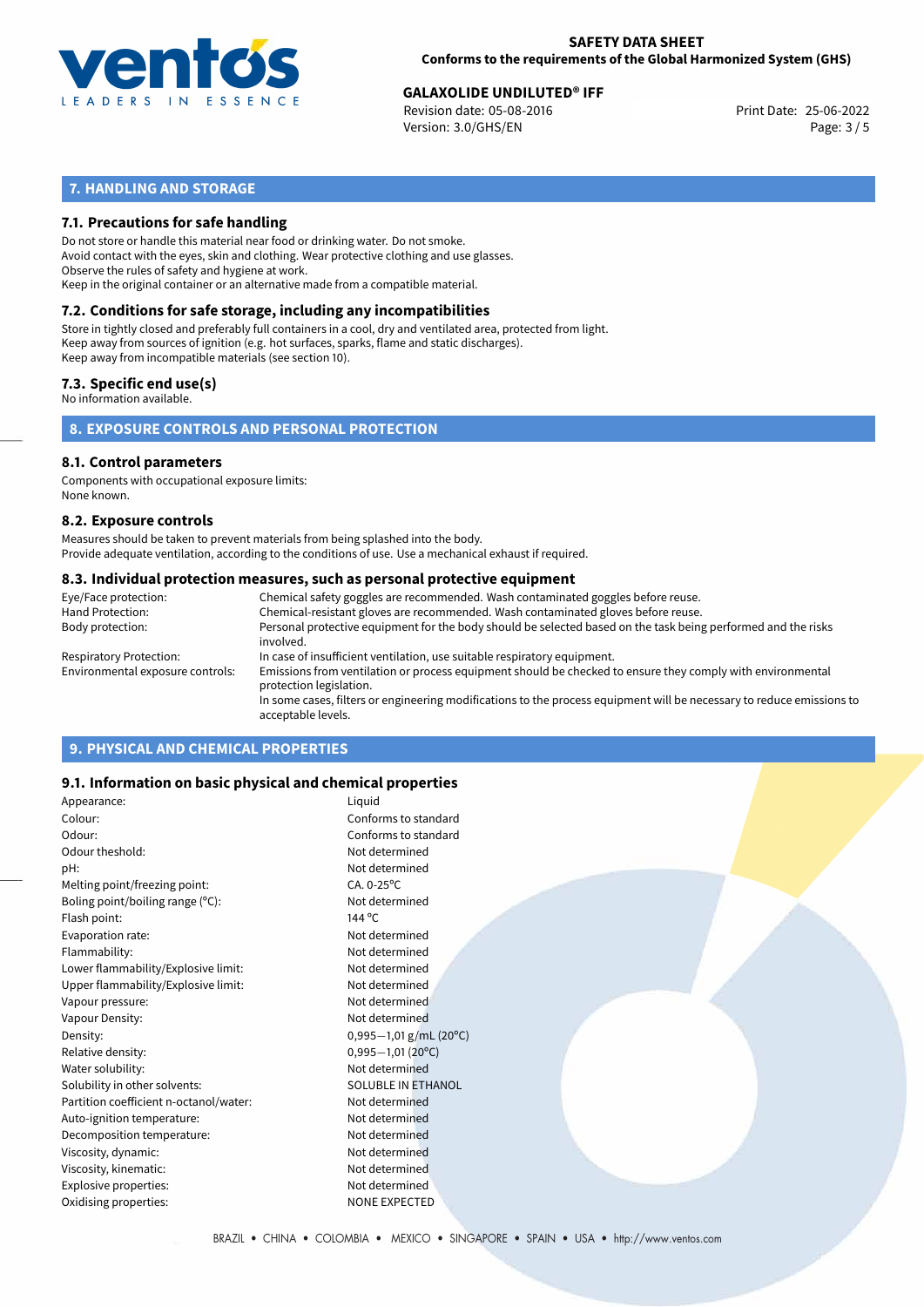

# **GALAXOLIDE UNDILUTED<sup>®</sup> IFF<br>
Revision date: 05-08-2016 CONDITY Revision date: 25-06-2022**

Revision date: 05-08-2016 Version: 3.0/GHS/EN Page: 4 / 5

## **10. STABILITY AND REACTIVITY**

#### **10.1. Reactivity**

No hazardous reactions if stored and handled as prescribed/indicated.

#### **10.2. Chemical stability**

The product is stable if stored and handled as prescribed/indicated.

#### **10.3. Possibility of hazardous reactions**

No hazardous reactions if stored and handled as prescribed/indicated.

#### **10.4. Conditions to Avoid**

Conditions to Avoid: Excessive heat, flame or other ignition sources.

#### **10.5. Incompatible materials**

Avoid contact with strong acids and bases and oxidizing agents.

#### **10.6. Hazardous decomposition products**

During combustion may form carbon monoxide and unidentified organic compounds.

## **11. TOXICOLOGICAL INFORMATION**

| <b>Acute toxicity</b>                    | Based on the data available, the criteria for classification are not met. |
|------------------------------------------|---------------------------------------------------------------------------|
| <b>Skin corrosion/irritation</b>         | Causes mild skin irritation.                                              |
| Serious eye damage/irritation            | Based on the data available, the criteria for classification are not met. |
| <b>Respiratory or skin sensitisation</b> | Based on the data available, the criteria for classification are not met. |
| <b>Germ cell mutagenicity</b>            | Based on the data available, the criteria for classification are not met. |
| Carcinogenicity                          | Based on the data available, the criteria for classification are not met. |
| <b>Reproductive toxicity</b>             | Based on the data available, the criteria for classification are not met. |
| <b>STOT-single exposure</b>              | Based on the data available, the criteria for classification are not met. |
| <b>STOT-repeated exposure</b>            | Based on the data available, the criteria for classification are not met. |
| <b>Aspiration hazard</b>                 | Based on the data available, the criteria for classification are not met. |

## **12. ECOLOGICAL INFORMATION**

#### **12.1. Toxicity**

**Assessment:** Very toxic to aquatic life with long lasting effects. **Experimental/calculated data:** No information available.

**12.2. Degradability** Biodegradation : Not readily biodegradable.

# **12.3. Bioaccumulative potential**

No information available.

**12.4. Soil mobility** No information available.

## **12.5. Other adverse effects**

See also sections 6, 7, 13 and 15 Do not allow to get into waste water or waterways.

## **13. DISPOSAL CONSIDERATIONS**

#### **13.1. Waste treatment methods**

Dispose of in accordance with national and local environmental regulations.